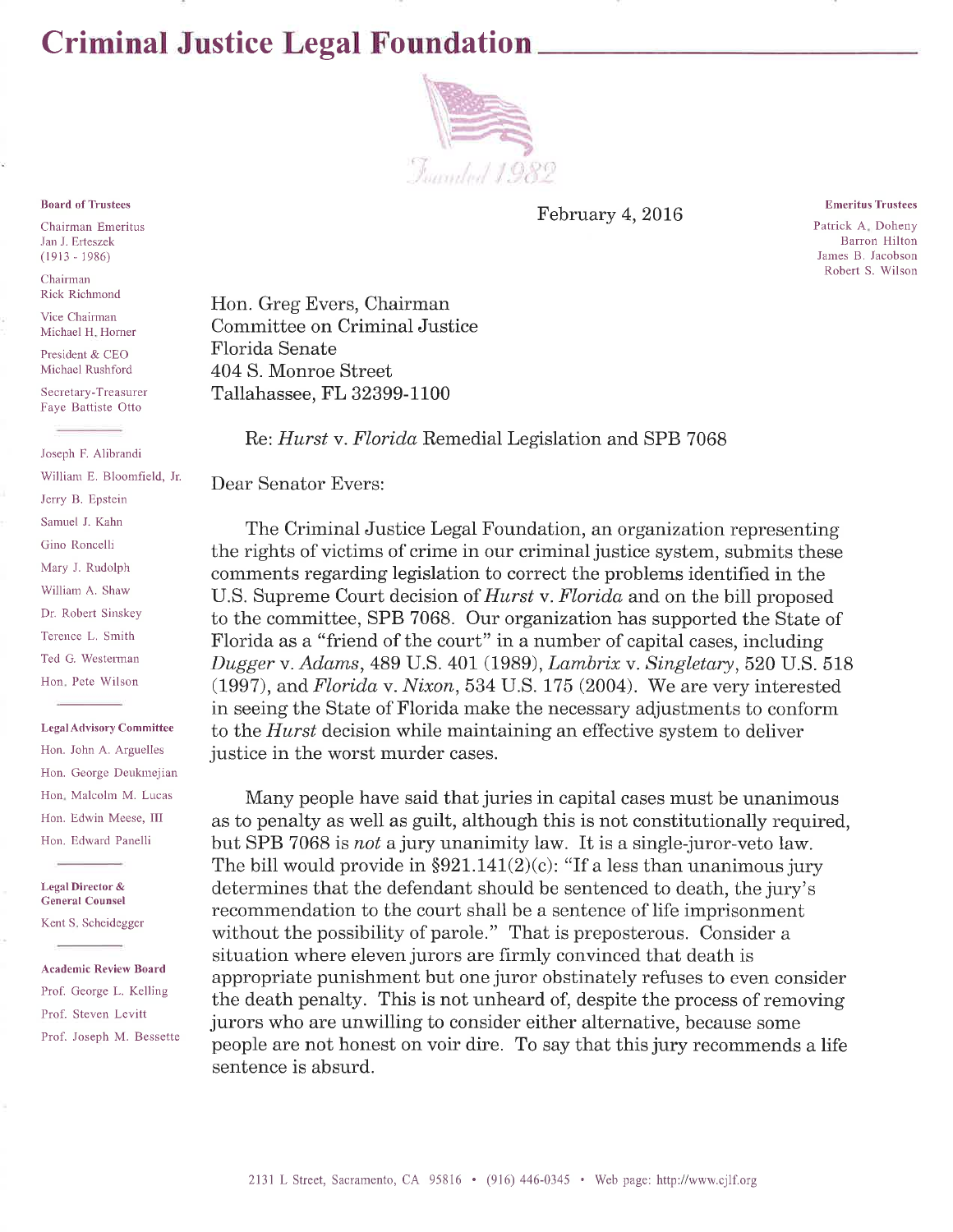Hon. Greg Evers, Chairman February 4, 2016 Page 2

In no other collective decision process do we allow a single person to impose his will over the judgment of all the others. If the jury in the trial on guilt deadlocks at eleven for guilt and one for acquittal, we do not declare that the jury has acquitted the defendant and let him walk. Yet that is exactly what is proposed for the penalty phase. If a legislative committee votes 4-1 to recommend a bill for passage, we do not say that it has recommended against passage.

Some jurisdictions do have single-juror-veto laws, and the result is that some defendants who clearly deserve the death penalty are arbitrarily spared from it. Zacarias Moussaoui, the "20th hijacker," and James Eagan Holmes, the Aurora theater mass murderer, are the best-known examples. Florida must not go down this benighted path.

A true unanimity law is the type found in Arizona and California. Just like in the guilt phase, the penalty jury must deliberate until it is unanimous one way or the other. If the jury is truly hung, that results in a mistrial and the empaneling of a second jury. The question then becomes what to do if the second jury is also hung. Although not common, that does happen on occasion, with the Jodi Arias case being the best-known example. Because jury sentencing is not constitutionally required, we suggest that a non-unanimous jury make its recommendation vote known to the court and that the trial judge independently determine the sentence as under current law.

A suggested bill is enclosed.

Sincerely,

5. Liberalayer

Kent S. Scheidegger

KSS:iha

Enclosure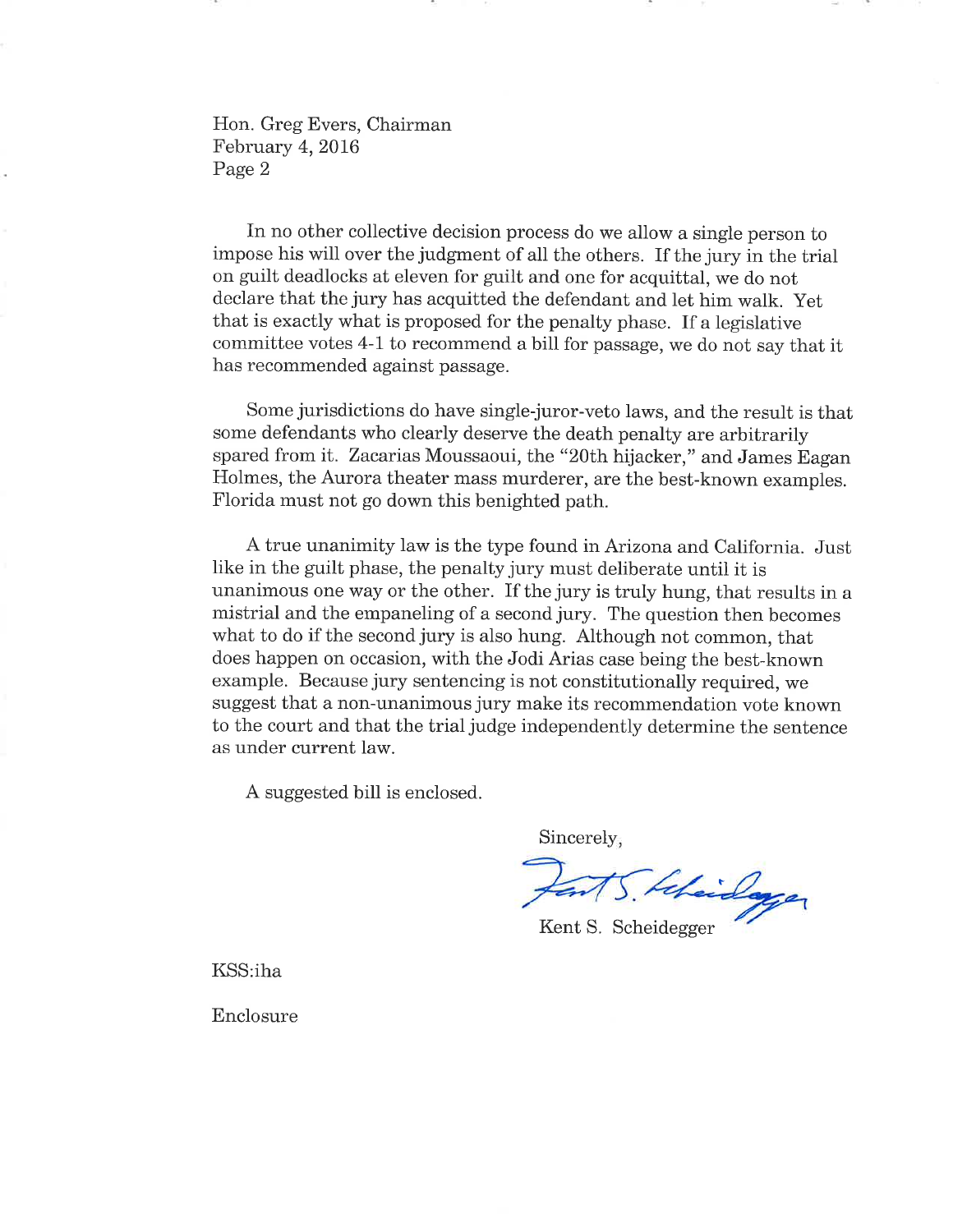## **Suggested Legislation in Response to** *Hurst* **v.** *Florida*

Added language is in italics. Deleted language is in strikeout. Regular roman type is unchanged language. Statutory language is indented, and commentary is flush with the left margin.

§921.141 Sentence of death or life imprisonment for capital felonies; further proceedings to determine sentence.—

(1) SEPARATE PROCEEDINGS ON ISSUE OF PENALTY.—Upon conviction or adjudication of guilt of a defendant of a capital felony, the court shall conduct a separate sentencing proceeding to determine whether the defendant should be sentenced to death or life imprisonment as authorized by s. 775.082. The proceeding shall be conducted by the trial judge before the trial jury as soon as practicable. If, through impossibility or inability, the trial jury is unable to reconvene for a hearing on the issue of penalty, having determined the guilt of the accused, the trial judge may summon a special juror or jurors as provided in chapter 913 to determine the issue of the imposition of the penalty. If the trial jury has been waived, or if the defendant pleaded guilty, the sentencing proceeding shall be conducted before a jury impaneled for that purpose, unless waived by the defendant. In the proceeding, evidence may be presented as to any matter that the court deems relevant to the nature of the crime and the character of the defendant and shall include matters relating to any of the aggravating or mitigating circumstances enumerated in subsections (5) and (6). Any such evidence which the court deems to have probative value may be received, regardless of its admissibility under the exclusionary rules of evidence, provided the defendant is accorded a fair opportunity to rebut any hearsay statements. However, this subsection shall not be construed to authorize the introduction of any evidence secured in violation of the Constitution of the United States or the Constitution of the State of Florida. The state and the defendant or the defendant's counsel shall be permitted to present argument for or against sentence of death.

**Comment**: No change needed here.

(2) ADVISORY SENTENCE *VERDICT* BY THE JURY.—

After hearing all the evidence, the jury shall deliberate and render *a verdict* an advisory sentence to the court, based upon the following matters:

**Comment**: What the jury returns is no longer an advisory sentence, it is a verdict, just like the guilt-phase verdict.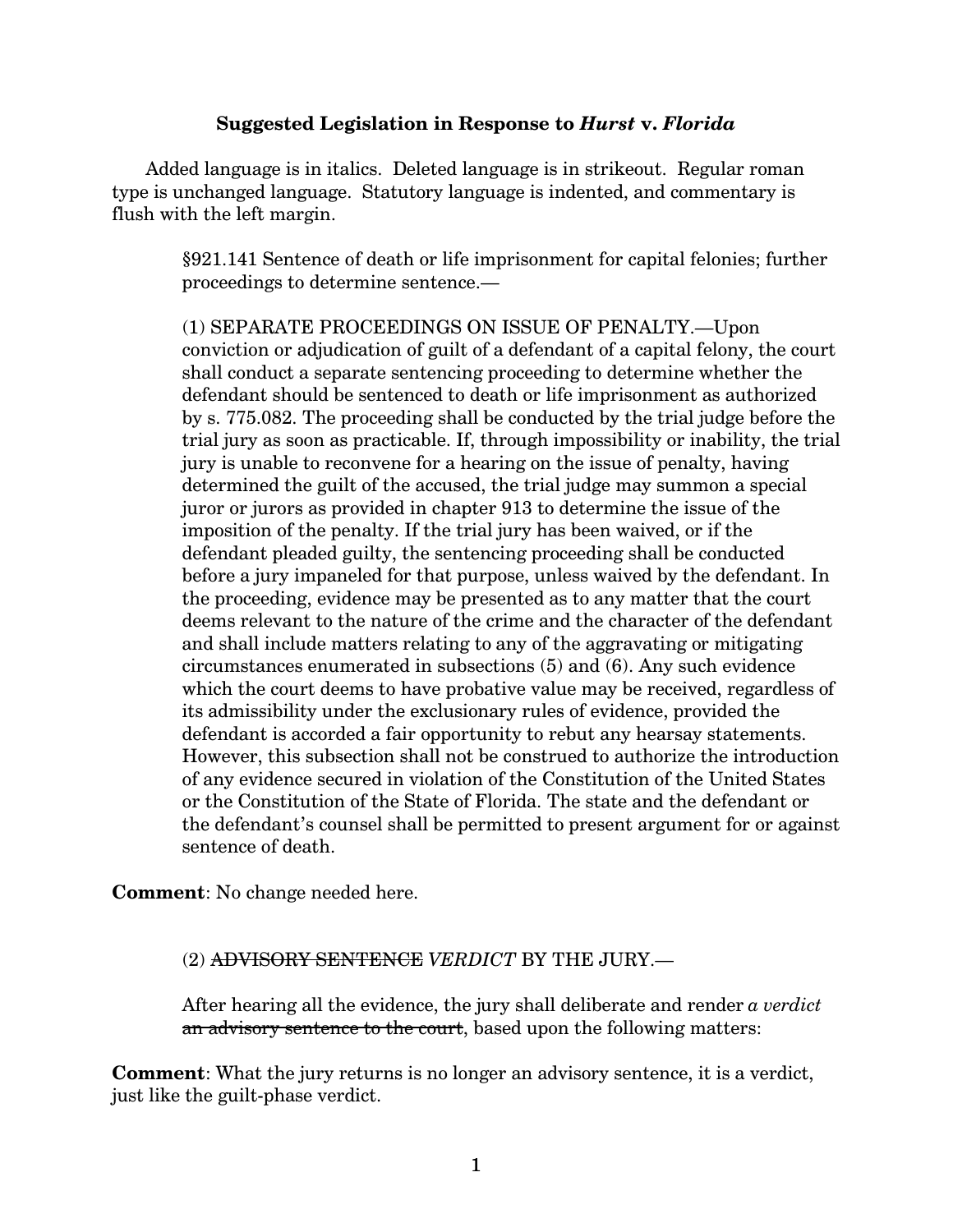(a) Whether sufficient *one or more* aggravating circumstances exist as enumerated in subsection (5) *have been proved beyond a reasonable doubt*;

**Comment:** Aggravating circumstances serve two functions, and they are now explicitly broken out in separate paragraphs. Revised paragraph (a) refers to the objective fact-finding that goes into determining eligibility to be considered for the death penalty. For example, a person has either been previously convicted of another capital felony or he has not. This paragraph implements the key holding of *Apprendi-Ring-Hurst* that the finding of at least one aggravating circumstance must be made by the jury and must be made on proof beyond a reasonable doubt. This is what makes a case death eligible.

> *(b) Whether sufficient aggravating circumstances exist to warrant a punishment of death;*

**Comment**: Once the hurdle of paragraph (a) has been cleared, the jury enters the area of making a value judgment, an individualized determination as to whether this defendant should be sentenced to death for this crime. The first question is whether the aggravating circumstances are sufficient, if not outweighed by mitigation, to warrant a punishment of death. For example, not every murder for pecuniary gain deserves a death sentence, even if there is no mitigation.

> (b*c*) Whether sufficient mitigating circumstances exist which outweigh the aggravating circumstances found to exist; and

**Comment**: Continuing on with the process, the defendant is entitled to try to convince the jury that mitigating circumstances outweigh the aggravating, even if the crime would otherwise warrant a death sentence.

> (c*d*) Based on these considerations, whether the defendant should be sentenced to life imprisonment or death.

**Comment:** Here the jury comes to its final sentence verdict. As the Supreme Court recognized in *Kansas* v. *Carr* the week after *Hurst*, it no longer makes sense to speak of burdens of proof in this area. The Constitution does not require this decision to be made by the jury, but most states vest it there, and it is better to regard this decision as a verdict rather than the confusing "advisory sentence" of existing law.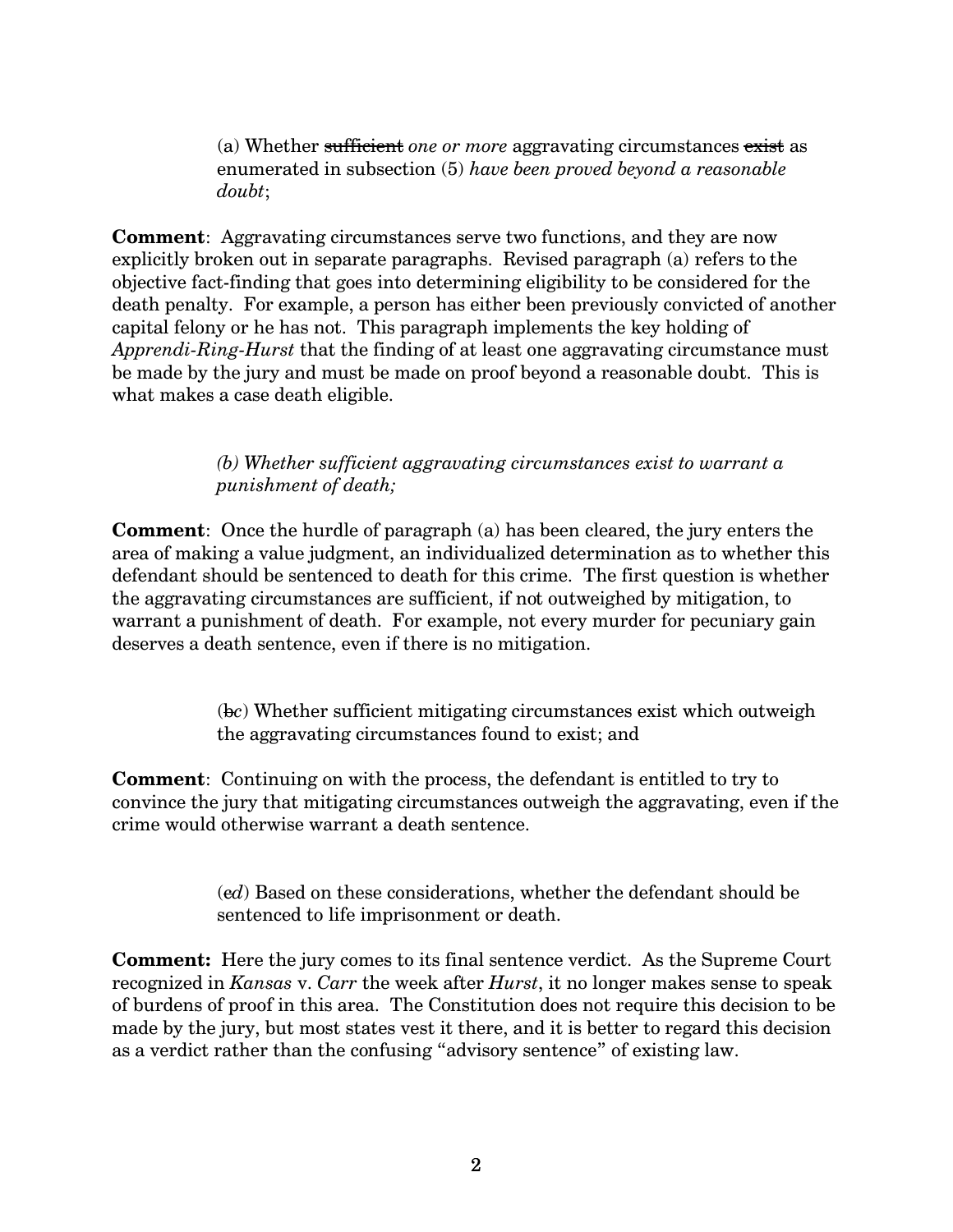## (3) FINDINGS IN SUPPORT OF SENTENCE OF DEATH *IN THE PENALTY PHASE*.—

*(a) The jury's decision regarding whether one or more aggravating circumstances have been proved beyond a reasonable doubt must be unanimous. The jury shall specify in writing which aggravating circumstances it unanimously finds have been proved beyond a reasonable doubt, which it unanimously finds have not been proved beyond a reasonable doubt, and which it cannot agree on.*

**Comment**: The finding of an aggravating circumstance is a critical moment in the case. The thrust of *Ring-Hurst* is that this finding must be treated the same as a conviction of a higher degree of murder. The Supreme Court has gone back and forth on whether unanimity is required for a verdict of guilt, compare *Maxwell* v. *Dow*, 176 U.S. 581 (1900) with *Apodaca* v. *Oregon*, 406 U.S. 404 (1972), and it would not be wise to depend on *Apodaca* remaining the law. That precedent may be the next one thrown under the *Apprendi* bus. It is also prudent to require that the jury specify the aggravating circumstances found. If a problem is later found with one of them, that will be harmless error for the eligibility determination if one or more unimpaired findings still stand.

> *(b) If the jury unanimously finds that no aggravating circumstance has been proved beyond a reasonable doubt, the defendant shall be sentenced to life imprisonment.*

**Comment**: A unanimous verdict that none of the alleged aggravated circumstances has been proved to the requisite level is the end of the penalty phase, and the jury need go no further.

> *(c) If the jury is unable to agree unanimously on whether one or more aggravating circumstances have been proved beyond a reasonable doubt, the court shall dismiss the jury and impanel a new jury to retry the penalty phase. If the jury agrees unanimously that at least one aggravating circumstance has been proved beyond a reasonable doubt but is unable to agree on others, the jury shall proceed to the determinations under paragraphs (b), (c), and (d) of subdivision (2).*

**Comment**: Continuing with the principle that an aggravating circumstance is like guilt of a higher degree of murder, a hung jury results in a mistrial, and a new jury is impaneled. As long as they find one unanimously, though, the jury need not be considered hung. They can proceed with each juror considering the circumstances he or she believes has been proved.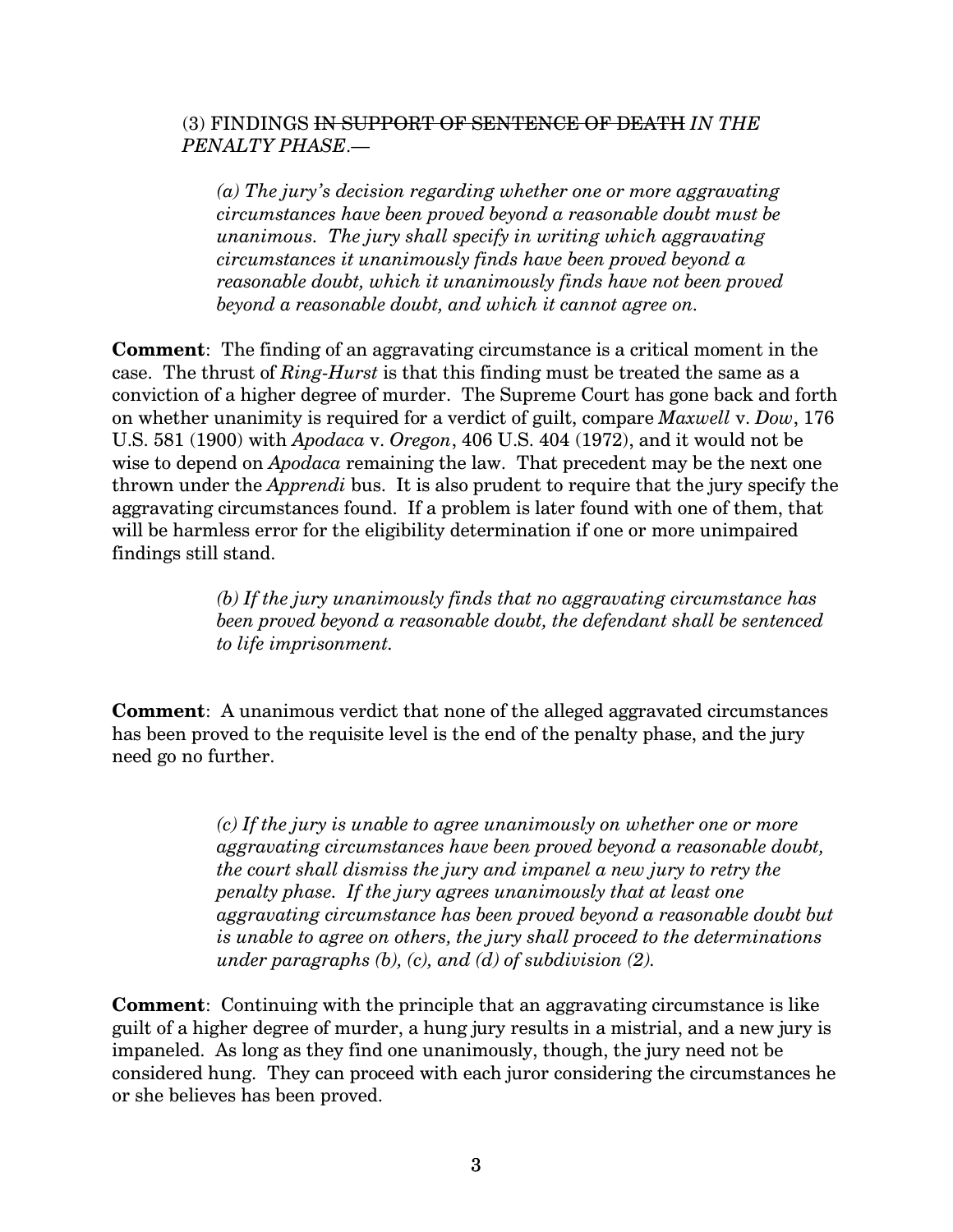*(d) In making the determinations required by paragraphs (b), (c), and (d) of subsection (2), each juror may consider any aggravating or mitigating circumstance he or she has individually found to exist by a preponderance of the evidence and may assign it as much or as little weight as he or she believes is appropriate.*

**Comment**: This individual juror consideration is required for mitigating circumstances. See *McKoy* v. *North Carolina*, 494 U.S. 433 (1990). This paragraph makes the *McKoy* rule reciprocal. Aggravating circumstances proved by a preponderance of the evidence but not beyond a reasonable doubt cannot be used for eligibility but can and should be considered in the weighing process. Having different standards for aggravating and mitigating places a thumb on the defendant's side of the scale. Such an imbalance is appropriate for guilt but not for sentencing.

> *(e) The jury's decision regarding whether the defendant should be sentenced to life imprisonment or death must be unanimous. If the jury agrees unanimously that one or more aggravating circumstances has been proved beyond a reasonable doubt but is unable to agree unanimously on the penalty, the court shall receive the verdict as to aggravating circumstances, dismiss the jury, and impanel a new jury to hear evidence and make determinations according to paragraphs (b), (c), and (d) of subsection (2). If a second jury is unable to unanimously agree on the penalty, the jury shall report to the court how many jurors recommend a sentence of death and how many recommend a sentence of life imprisonment, and the court shall independently make the determinations required by paragraphs (b), (c), and (d) of subsection (2).*

**Comment**: Here we come to a critical point. There are two kinds of death sentencing procedures that are loosely called "unanimity requirements," but only one really is. A true unanimity requirement is a requirement that the jury be unanimous one way or the other. Some states say the jury must be unanimous but then say that if it is not the defendant gets a life sentence. This is a single-juror veto, not a unanimity requirement. There are numerous cases where a murderer clearly deserves death and most of the jurors so vote, but a small minority (sometimes even a single juror) impose their will on the others through a single-juror veto law. The gross miscarriage of justice in the case of Aurora, Colorado theater mass murderer is the best-known example, although reports vary as to whether it was one holdout or as many as three.

This proposal adopts the method of California and Arizona, that a hung jury in the penalty phase results in a retrial of only the portion on which the jury is hung. In Arizona, if a second jury is also hung, the state gives up and sentences the defendant to life in prison. The Jodi Arias case is the best-known example. This proposal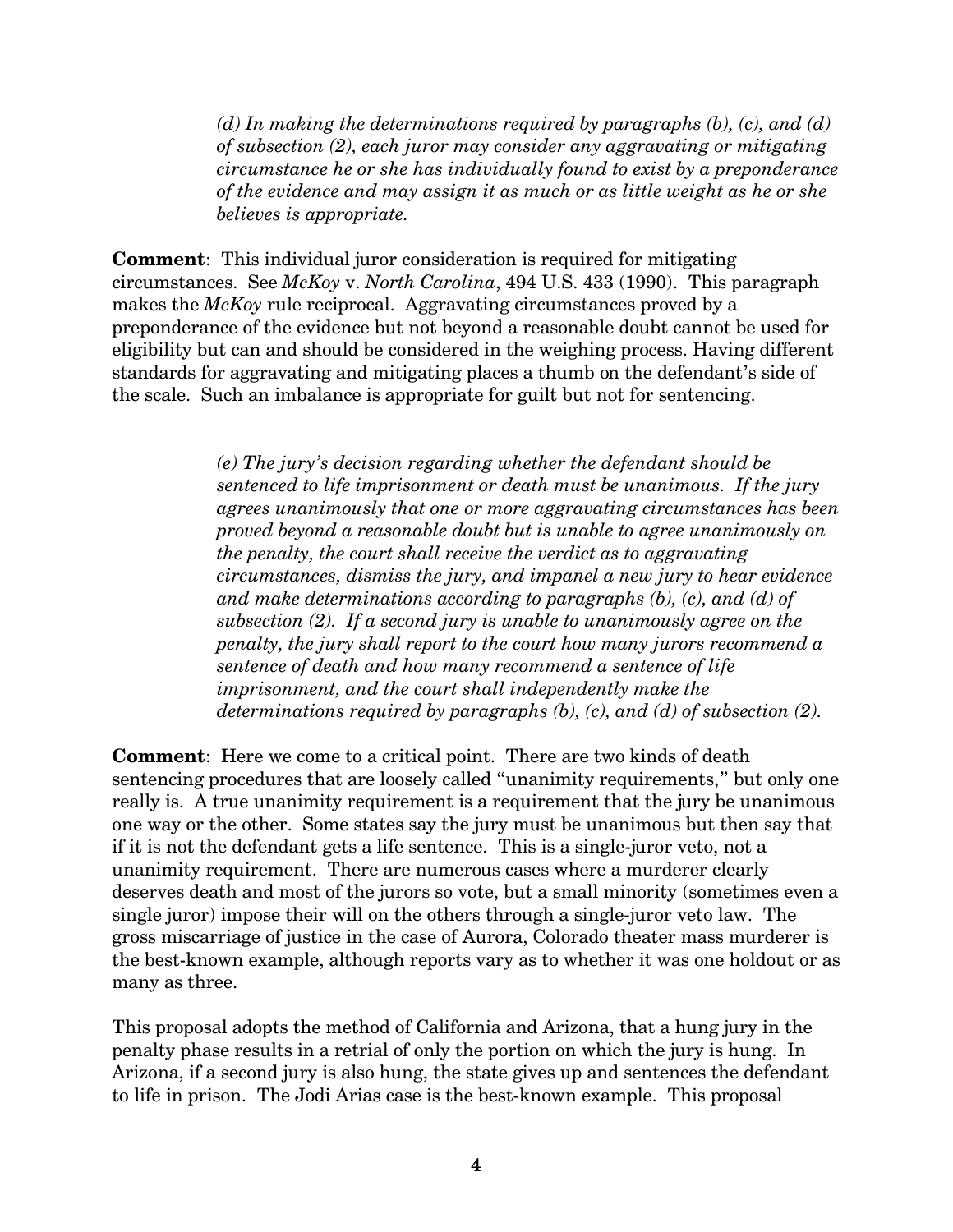provides that the second jury report its results and that the trial judge make the final decision. *Apprendi-Ring* does not apply to the final sentencing decision, only to the finding of an aggravating circumstance. Although there is some sloppy language in the *Hurst* opinion that has been cited to argue that the final decision is included as well, that would be such a massive overthrow of well-established law that it is nearly inconceivable the Supreme Court would actually embrace it. If the inconceivable happens, this proposal would effectively be same as the Arizona system.

> *(f) Except as provided in paragraph (b) of this subdivision, the court may overturn the jury's verdict in the penalty phase if the facts suggesting a contrary verdict are so clear and convincing that virtually no reasonable person may differ. This standard applies equally whether the jury's final penalty determination was death or life imprisonment.*

**Comment**: As is generally true in criminal law, there needs to be some latitude to override extreme jury verdicts. The standard in this paragraph is the standard in existing law for a judge to override a jury verdict of life and impose death instead, the rule of *Tedder* v. *State*, 322 So. 2d 908, 910 (Fla. 1975). This proposal would make the standard reciprocal as to the jury's final sentencing determination. It is not reciprocal, however, for a jury finding of no aggravating circumstances. Although the Supreme Court's jurisprudence on the Double Jeopardy Clause as applied to capital punishment has been confused and inconsistent, the plurality portion of *Sattazahn* v. *Pennsylvania*, 537 U.S. 101, 112 (2003) indicates that a finding of no aggravating circumstances "would operate as an acquittal," precluding an override. Given the *Apprendi-Ring* basis of this portion of *Sattazahn*, a viewpoint that has triumphed in *Hurst*, it would be prudent to regard this as a Double Jeopardy bar and not attempt an override in this situation, no matter how clearly wrong the jury may be.

Notwithstanding the recommendation of a majority of the jury, the court, after weighing the aggravating and mitigating circumstances, shall enter a sentence of life imprisonment or death, but if the court imposes a sentence of death, it shall set forth in writing its findings upon which the sentence of death is based as to the facts:

(a) That sufficient aggravating circumstances exist as enumerated in subsection  $(5)$ , and

(b) That there are insufficient mitigating circumstances to outweigh the aggravating circumstances.

In each case in which the court imposes the death sentence, the determination of the court shall be supported by specific written findings of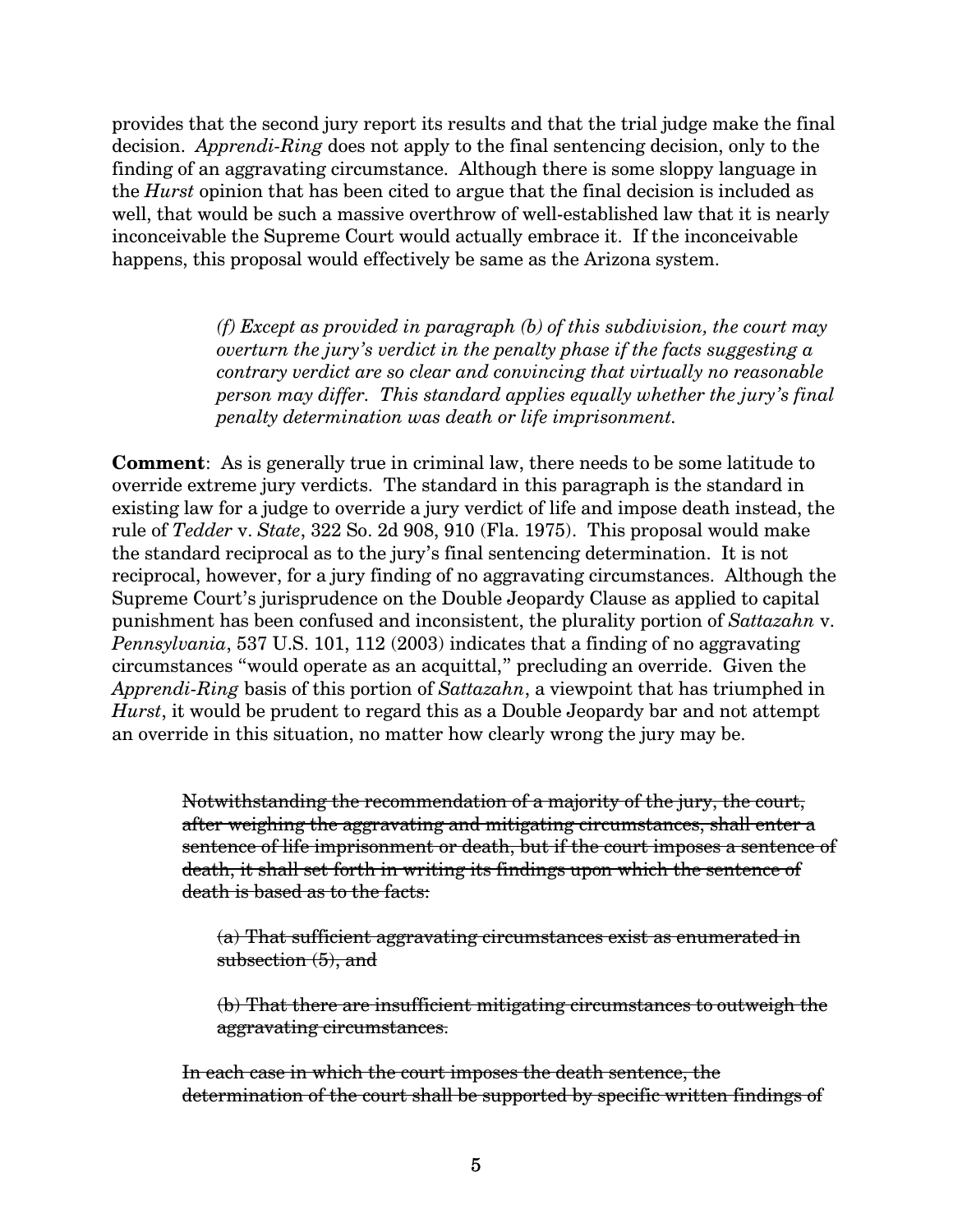fact based upon the circumstances in subsections  $(5)$  and  $(6)$  and upon the records of the trial and the sentencing proceedings. If the court does not make the findings requiring the death sentence within 30 days after the rendition of the judgment and sentence, the court shall impose sentence of life imprisonment in accordance with s. 775.082.

**Comment**: The existing subdivision (3) is completely replaced. The remainder of the section is unchanged.

(4) REVIEW OF JUDGMENT AND SENTENCE.—The judgment of conviction and sentence of death shall be subject to automatic review by the Supreme Court of Florida and disposition rendered within 2 years after the filing of a notice of appeal. Such review by the Supreme Court shall have priority over all other cases and shall be heard in accordance with rules promulgated by the Supreme Court.

(5) AGGRAVATING CIRCUMSTANCES.—Aggravating circumstances shall be limited to the following:

(a) The capital felony was committed by a person previously convicted of a felony and under sentence of imprisonment or placed on community control or on felony probation.

(b) The defendant was previously convicted of another capital felony or of a felony involving the use or threat of violence to the person.

(c) The defendant knowingly created a great risk of death to many persons.

(d) The capital felony was committed while the defendant was engaged, or was an accomplice, in the commission of, or an attempt to commit, or flight after committing or attempting to commit, any: robbery; sexual battery; aggravated child abuse; abuse of an elderly person or disabled adult resulting in great bodily harm, permanent disability, or permanent disfigurement; arson; burglary; kidnapping; aircraft piracy; or unlawful throwing, placing, or discharging of a destructive device or bomb.

(e) The capital felony was committed for the purpose of avoiding or preventing a lawful arrest or effecting an escape from custody.

(f) The capital felony was committed for pecuniary gain.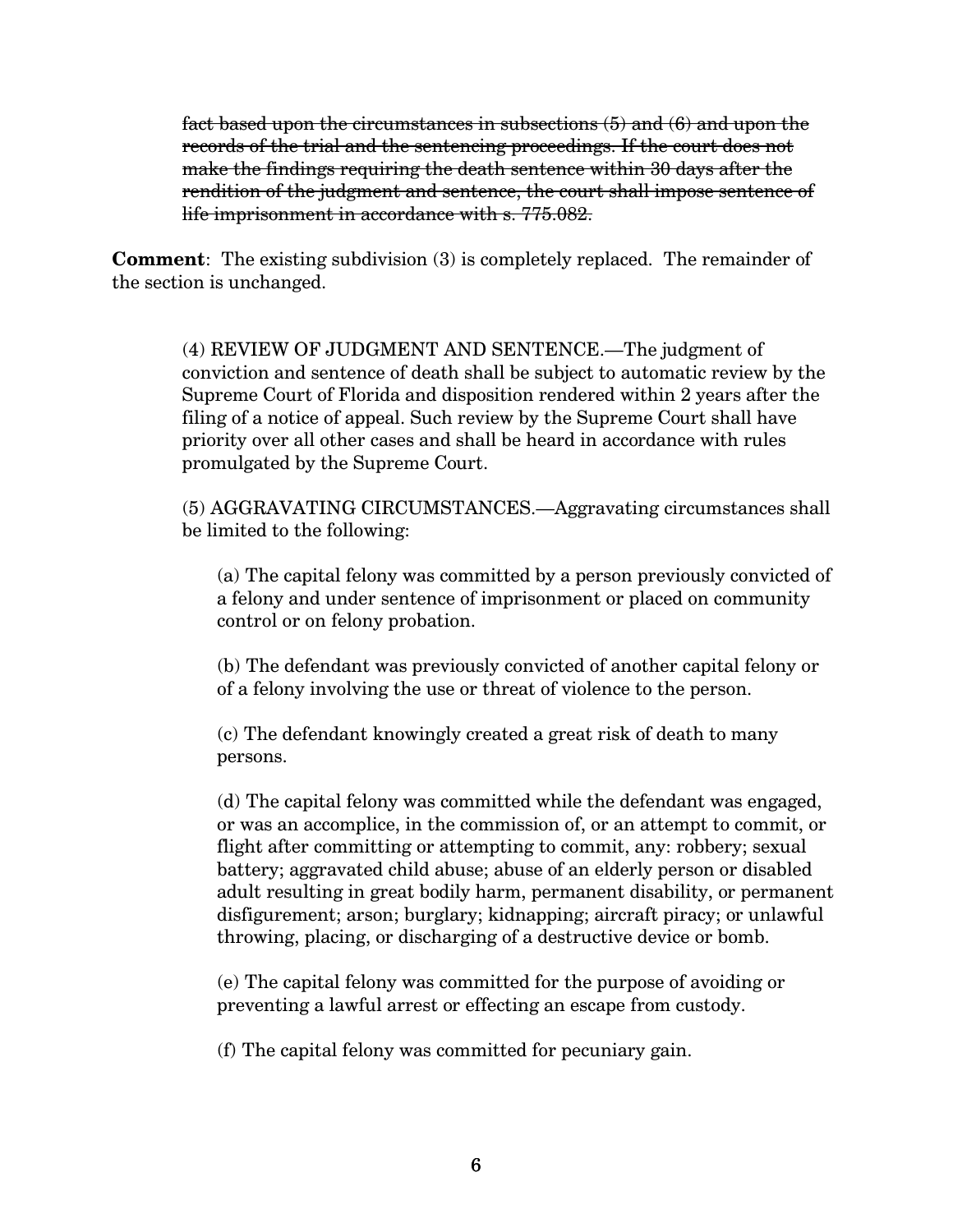(g) The capital felony was committed to disrupt or hinder the lawful exercise of any governmental function or the enforcement of laws.

(h) The capital felony was especially heinous, atrocious, or cruel.

(i) The capital felony was a homicide and was committed in a cold, calculated, and premeditated manner without any pretense of moral or legal justification.

(j) The victim of the capital felony was a law enforcement officer engaged in the performance of his or her official duties.

(k) The victim of the capital felony was an elected or appointed public official engaged in the performance of his or her official duties if the motive for the capital felony was related, in whole or in part, to the victim's official capacity.

(l) The victim of the capital felony was a person less than 12 years of age.

(m) The victim of the capital felony was particularly vulnerable due to advanced age or disability, or because the defendant stood in a position of familial or custodial authority over the victim.

(n) The capital felony was committed by a criminal gang member, as defined in s. 874.03.

(o) The capital felony was committed by a person designated as a sexual predator pursuant to s. 775.21 or a person previously designated as a sexual predator who had the sexual predator designation removed.

(p) The capital felony was committed by a person subject to an injunction issued pursuant to s. 741.30 or s. 784.046, or a foreign protection order accorded full faith and credit pursuant to s. 741.315, and was committed against the petitioner who obtained the injunction or protection order or any spouse, child, sibling, or parent of the petitioner.

(6) MITIGATING CIRCUMSTANCES.—Mitigating circumstances shall be the following:

(a) The defendant has no significant history of prior criminal activity.

(b) The capital felony was committed while the defendant was under the influence of extreme mental or emotional disturbance.